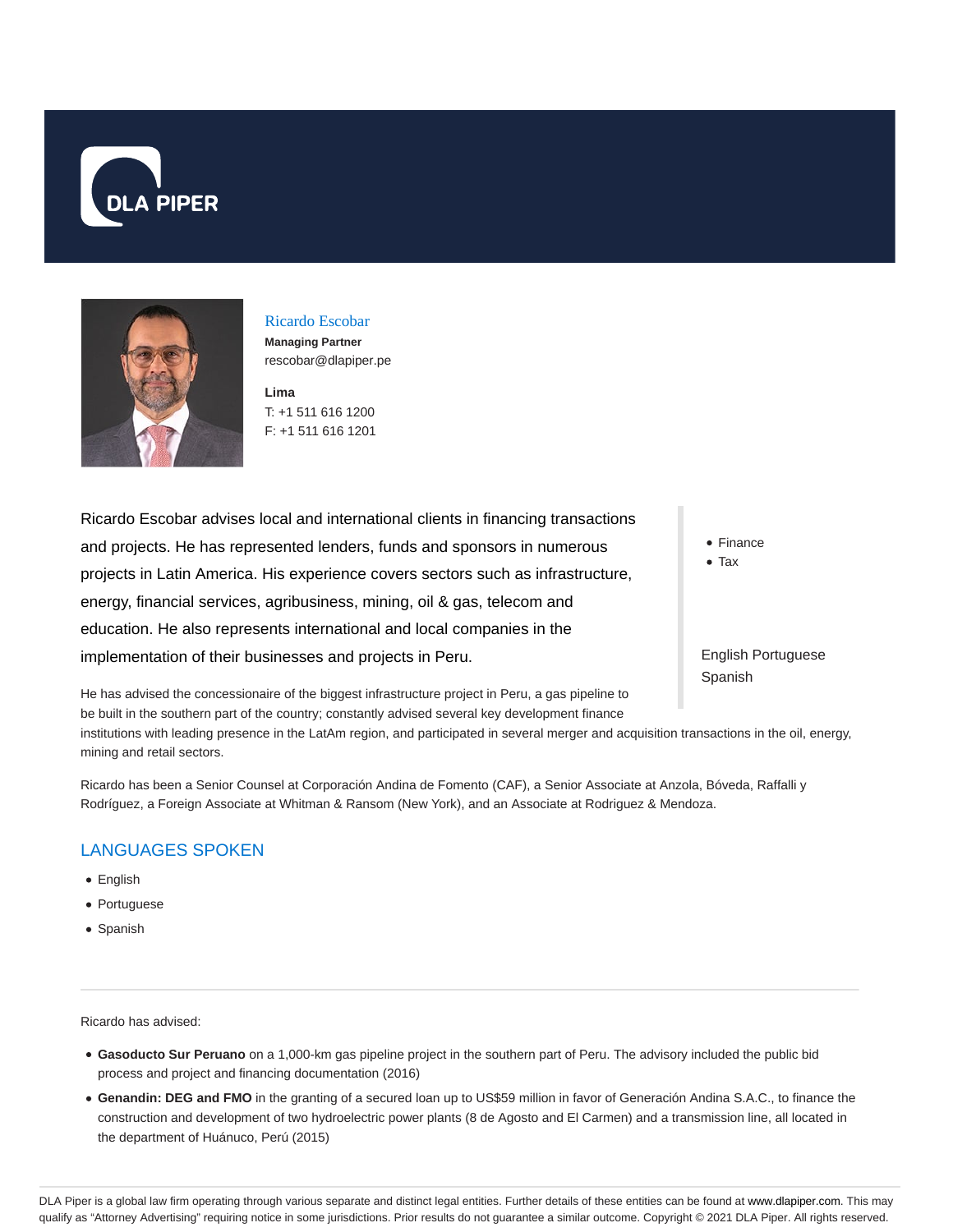- **IADB** in the granting of a long-term loan up to US\$38.5 million in favor of Danper Trujillo S.A.C., to finance the development of certain plantation of asparagus and avocado, the construction of irrigation systems, and improvements in the industrial factories located in the city of Trujillo, Peru (2014)
- **IADB** in the granting of a long-term loan up to US\$26 million in favor of Colegios Peruanos S.A.C. (Innova Schools), to finance the construction and implementation of schools for segments C and D located within Peru (2014)
- **Interbank, Banco Itaú, Bancolombia** and **COFIDE** in the granting of a long-term loan up to US\$160 million in favor of Maple Etanol S.R.L. and Maple Biocombustibles S.R.L., to refinance existing debt (2013)
- **CAF, Interbank, IADB** and **FMO** in the granting of senior loans up to US\$148.5 million in favor of Maple Etanol S.R.L. and Maple Biocombustibles S.R.L., in order to finance the construction and operation of an ethanol plant in Sullana, Peru (2010)
- **SINOPEC**, a leading Chinese oil company, in two acquisitions of oil fields in Peru
- **Grupo RIPLEY**, a Chilean retail Company, in the acquisition of one of the major home improvement retailers in Peru
- **IUSACELL**, a Mexican wireless company, in the purchase of broadbands in Peru
- **Intersur Concesiones road financing**: US\$562 million bond issuance by Interoceánica IV Finance Limited (Project Finance Deal of the Year by Latin Lawyer), and advising CAF in a long-term loan up to US\$49.54 granted in favor of Intersur
- **Camisea TGP BOOT Project**: US\$350 million bonds issued by Transportadora de Gas del Perú S.A.; and a MLA co-financing by the Inter-American Development Bank for US\$135 million, and Corporación Andina de Fomento for US\$75 million

### CREDENTIALS

## Prior Experience

- Consultant in Washington D.C. of the Legal Department of the Inter-American Development Bank, focused on the development of projects with sovereign guarantees in Venezuela, Colombia, Ecuador, Peru and Caribbean countries
- Arbitrator of the Chamber of Commerce of Lima

### **Recognitions**

• Chambers Global 2022 - Band 5, Peru Banking & Finance

2021- Band 5, Peru Banking & Finance 2018-21 - Foreign Expert for Venezuela, Banking & Finance 2018-20 - Band 3, Peru Banking & Finance

- Chambers Latin America 2022 - Band 5, Peru Banking & Finance 2021 - Band 5, Peru Banking & Finance 2020 - Band 4, Peru Banking & Finance 2018-19 - Band 3, Peru Banking & Finance
- The Legal 500 Latin America 2022 - Recommended, Peru Banking and Finance 2018-21 - Recommended, Peru Banking and Finance 2018 - Recommended, Projects and Infrastructure
- Leaders League: "Excellent" in Arbitration (2018 2022), Banking & Finance (2018 2022) and Project Finance (2020 2022)
- IFLR 1000: "Highly Regarded Lawyer" in Banking, Capital Markets: Debt, M&A, Project Finance (2018 2022)
- LACCA: "Approved" in Banking & Finance (2018 2021) and Project Finance & Infrastructure (2021)
- Who's Who Legal: "Recommended Lawyer" in Project Finance

### **Education**

- M.A., Finance Instituto de Estudios Superiores de Administración, Caracas, Venezuela, 1995
- L.L.M., Banking and Finance, Boston University, 1992